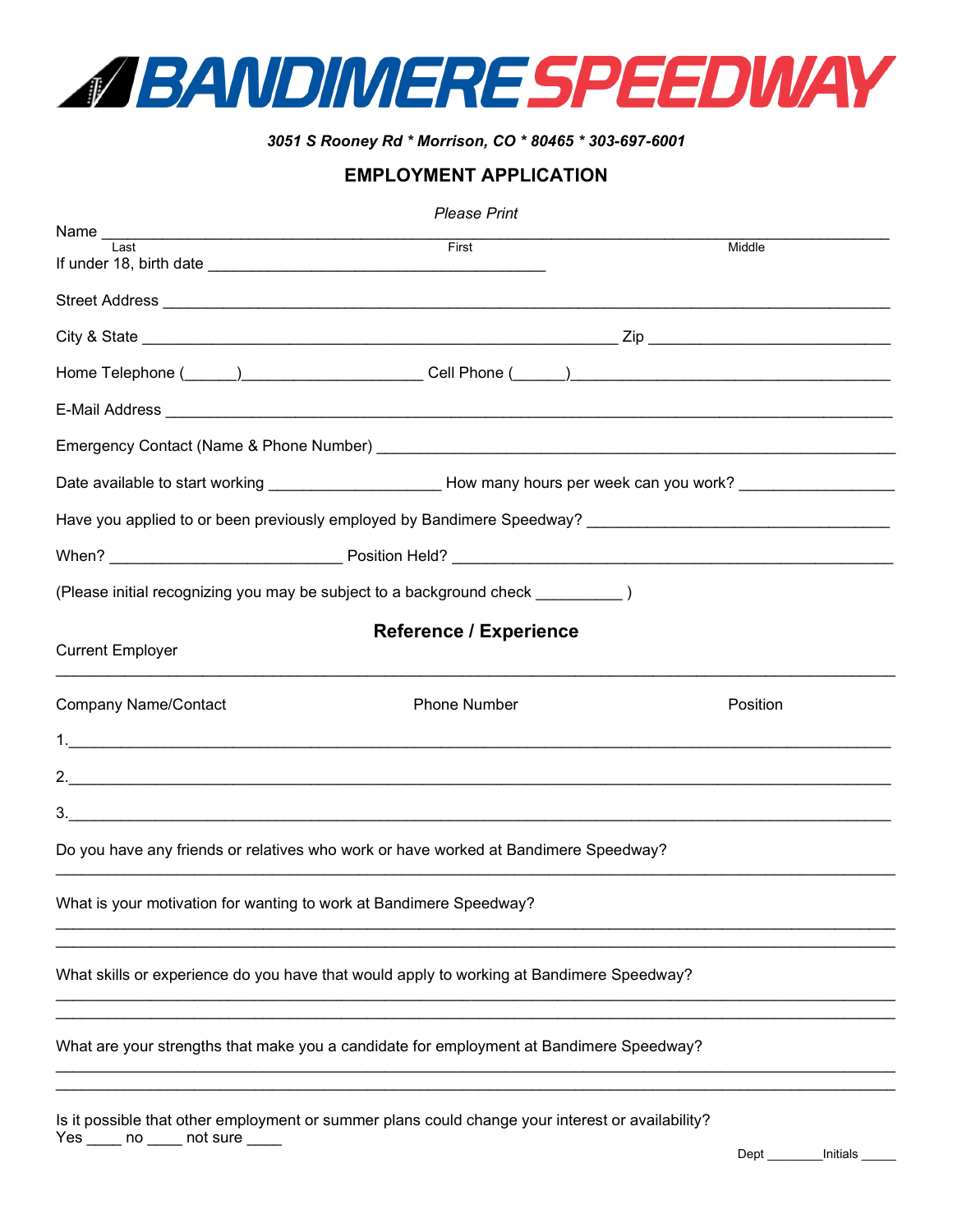**Which department are you interested in?** (Please select your desired department. If interested in more than one department, please indicate your first and second choice.)

- **Concessions/Catering** We have positions available in our Food Service/Concessions area. Duties include the preparation and serving of food and beverages, cashiering, bartending, catering and clean-up. Applicants should be 16 years or older, limited positions for 14 and 15-year olds.
- **Hospitality/Event Services** We have a few positions at our major events available in our Hospitality area. These positions are limited to major events. We are looking for people-friendly applicants that are 16 years of age or older. Duties include greeting suite holders, assisting guests, and clean-up.
- **Technical Inspection** We have a few positions available in our Technical Inspection area. We are looking for people who love cars and have extensive automotive knowledge. Applicants must be 21 years or older. Duties include inspecting racer's vehicles, registering racers, running the top of the staging lanes, laddering cars, answering technical questions and clean-up.
- **Ticketing/Gate Staff** We have positions available for applicants that are 16 years or older that are people-friendly. Duties include cashiering, ticket scanning, hand-stamping and clean-up. Cash handling and computer experience is helpful.
- **Fuel Store** We are looking for outgoing and friendly personalities to pump fuel, someone who has the ability to work some weekdays and evenings and on weekends. We are also looking for outgoing people to sell fuel. Responsibilities include handling cash and credit card sales. Both positions are light work, perfect for an energetic person, a student or even a retired individual.
- **State of Colorado EMS/Fire Safety** We have positions available for applicants that have either an EMT or Paramedic qualifications and some fire fighting experience is helpful. Current certifications required upon application. Duties include first aid, racetrack safety and racetrack clean-up. While on duty at the racetrack, you will be required to work as part of Race Operations when not handling an emergency situation.
- **Race Operations** We have positions available for applicants that are 18 years of age or older in our Race Operations area. Duties in this area include working staging lanes, burnout box, starting line, E.T. Booth, Tower, Computer Operator, and cleanup.
- **Security** We have positions available in our Security Department for applicants 18 years of age or older. Duties include manning gates, parking, crowd security, pit patrol, closing, crosswalk, starting line and some overnight security.
- **Announcer** We have positions available on our announcing staff. We are looking for people with a strong knowledge of drag racing, cars, and the automotive industry. Must have the ability to enunciate, read fluently, inform, and entertain. Announcers commentate events, awards presentations, interview sponsors, racers and fans, and promote upcoming events and on-site sales.
- **Competitive Threads** We have positions available in Competitive Threads for applicants (would entertain 2 friends, a couple, mother/daughter) that are mature, energetic, retail savvy, friendly, helpful and love to sell, sell, sell. Duties include cashiering, folding, organizing, counting inventory, set up, and clean up. This is NOT an every weekend position, larger events only in highly trafficked remote areas, (most likely only six times a season).
- **Maintenance** We have positions available in general facility management. Duties include building maintenance and repair, mowing, and clean up. Position will have 40-hour work weeks and applicants must be 18 years of age or older, have a valid driver's license, and be able to lift at least 50 pounds. Call our main office for more information. 303-697-6001

Are you available any of these 2022 race dates?

| Yes | No |                              |                                                  |
|-----|----|------------------------------|--------------------------------------------------|
|     |    | Sat, May 7                   | <b>Truck Invasion</b>                            |
|     |    | Sat, May 21                  | NAPA Auto Parts "Night of Fire & Thunder"        |
|     |    | Sun, May 29                  | PFI Speed Tuner Mayhem                           |
|     |    | Sun, June 12                 | Five-R Custom Trucks Truck Fest                  |
|     |    | Sat, June 18                 | Trailer Source "Thunder on the Mountain" / LODRS |
|     |    | Sat, July 2                  | Brakes Plus "Jet Car Nationals"                  |
|     |    | Fri - Sun, July 15 - 17      | Dodge Mile-High NHRA Nationals                   |
|     |    | Sat, July 23                 | <b>Street Car Takeover</b>                       |
|     |    | Sun, August 14               | KBPI Rock n' Roll Car Show                       |
|     |    | Sat, Aug 27                  | Mayhem on the Mountain                           |
|     |    | Sun, Sept 12                 | Truck Invasion 2.0                               |
|     |    | $Tri - Sat$ , Sept $16 - 17$ | Street Outlaws No Prep Kings Live                |
|     |    |                              |                                                  |

Do you want to work on a regular basis (Wed., Fri., Sat., and Sun. days/evenings), or only dates listed above?

\_\_\_\_\_\_\_\_\_\_\_\_\_\_\_\_\_\_\_\_\_\_\_\_\_\_\_\_\_\_\_\_\_\_\_\_\_\_\_\_\_\_\_\_\_\_\_\_\_\_\_\_\_\_\_\_\_\_\_\_\_\_\_\_\_\_\_\_\_\_\_\_\_\_\_\_\_\_\_\_\_\_\_\_\_\_\_\_\_\_\_\_\_\_\_\_\_